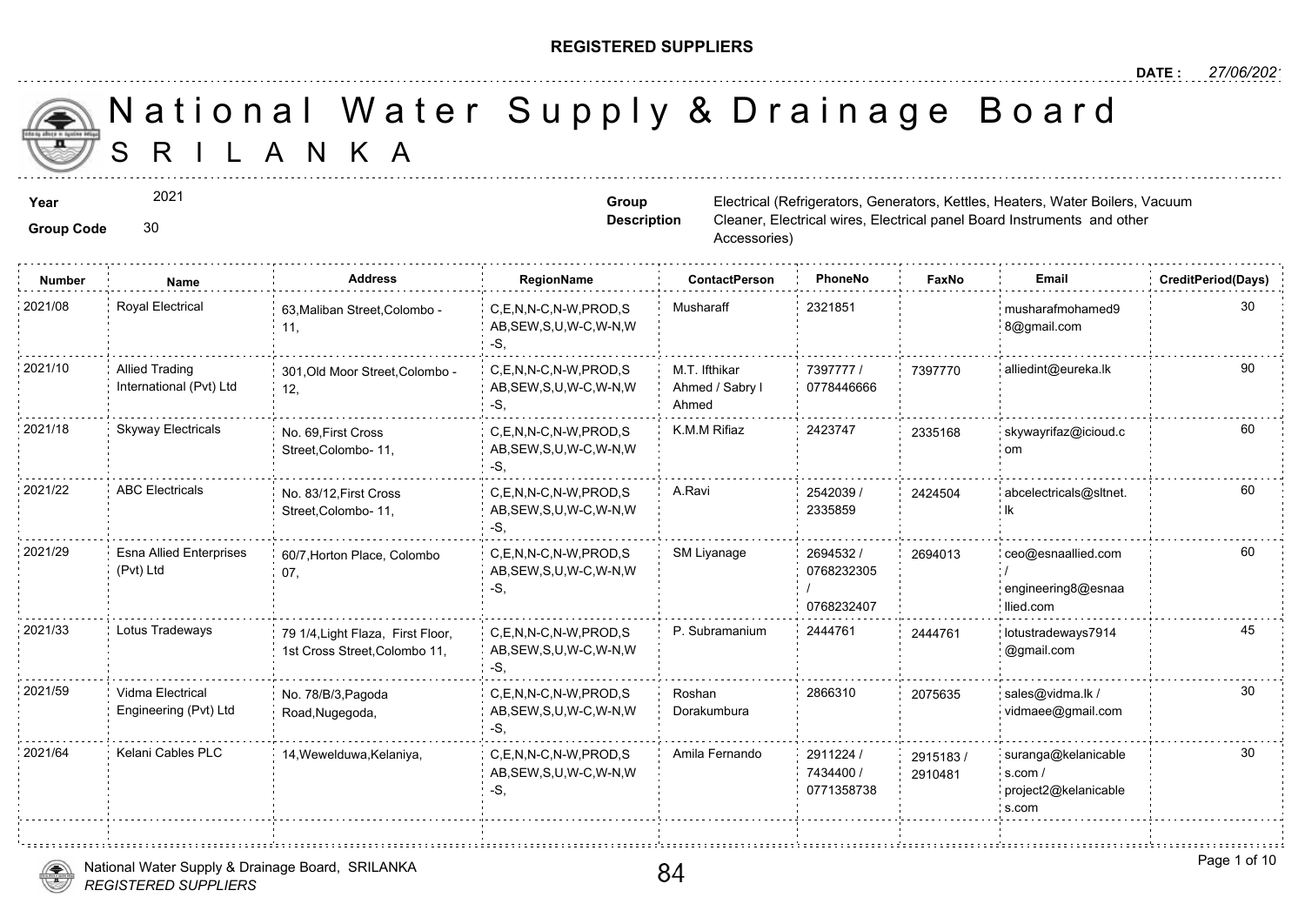

2021

Group Code 30

**Group Description**

**Year** Electrical (Refrigerators, Generators, Kettles, Heaters, Heaters, Actor Boilers, Heaters, Generators, Material (Refrigerators, Generators, Heaters, Actor Boilers, Actor Boilers, Material (Refrigerators, Generators, Cleaner, Electrical wires, Electrical par Accessories)

| 2021/68<br><b>Blue Star Electricals</b><br>Pradeep<br>C.E.N.N-C.N-W.PROD.S<br>2422777/<br>79/1/9. First Cross<br>0750101585<br>AB, SEW, S, U, W-C, W-N, W<br>Street, Colombo 11,<br>-S.<br>2021/74<br>2576999<br>Marlbo Trading<br>C,E,N,N-C,N-W,PROD,S<br>No. 24, Abdul Gaffoor<br>Т.<br>257787<br>Sarawanakumar<br>Company<br>AB, SEW, S, U, W-C, W-N, W<br>Mawatha, Colombo 03,<br>-S.<br>2021/92<br>Magnum Traders<br>P. Kapilnath<br>0812234323<br>45A, Colombo Street, Kandy,<br>C.E.N.N-C.N-W.PROD.S<br>081222<br>AB, SEW, S, U, W-C, W-N, W<br>-S.<br>2021/95<br>Wonlit Engineering (Pvt)<br>U .K.S. Hettige<br>C.E.N.N-C.N-W.PROD.S<br>0718883344<br>047225<br>No. 74/12A, Polmandiya<br>Ltd.<br>AB, SEW, S, U, W-C, W-N, W<br>Lane, Dickwella Road, Baliatta,<br>0768204800<br>-S.<br>2021/96<br>Osaka Impex<br>A. Rajaguru<br>C,E,N,N-C,N-W,PROD,S<br>2338864 /<br>242294<br>30/2/1, Abdul Jabbar<br>2422942<br>AB, SEW, S, U, W-C, W-N, W<br>Mawatha, Colombo 12,<br>-S,<br>2021/100<br><b>U.K. Electricals</b><br>C.E.N.N-C.N-W.PROD.S<br>2448646 /<br>44/1, First Cross<br>232604<br>2422109 /<br>AB, SEW, S, U, W-C, W-N, W<br>Street, Colombo 11,<br>2471836<br>-S.<br>2021/104<br>2328873<br>Thasen Chang<br>Mod Spot Electronics<br>C,E,N,N-C,N-W,PROD,S<br>46, Keyzer Street, Colombo 11,<br>233287<br>(Pvt) Ltd.<br>AB, SEW, S, U, W-C, W-N, W<br>-S.<br>2021/134<br>Pubudu Engineering<br>Hasantha Kosala<br>2855584 /<br>C,E,N,N-C,N-W,PROD,S<br>No. 68, UDA Industrial Estate,<br>430834<br>(Pvt) Ltd<br>2892688<br>AB, SEW, S, U, W-C, W-N, W<br>Katuwana Road, Homagama,<br>-S.<br>2021/141<br>Maharagama Electricals<br>S. C. Kumarage<br>2746218<br>C.E.N.N-C.N-W.PROD.S<br>274674<br>No. 85, High Level<br>AB, SEW, S, U, W-C, W-N, W<br>Road, Maharagama,<br>-S.<br>2021/147<br>D.R. Industries (Pvt) Ltd.<br>C,E,N,N-C,N-W,PROD,S<br>Asanka /Gayan /<br>2508590 /<br>250857<br>No. 590, Marino Mall, Galle<br>0762311883<br>AB, SEW, S, U, W-C, W-N, W<br>Eymard<br>Road, Colombo 03, | <b>Number</b> | Name | <b>Address</b> | RegionName | <b>ContactPerson</b> | PhoneNo | Faxl |
|---------------------------------------------------------------------------------------------------------------------------------------------------------------------------------------------------------------------------------------------------------------------------------------------------------------------------------------------------------------------------------------------------------------------------------------------------------------------------------------------------------------------------------------------------------------------------------------------------------------------------------------------------------------------------------------------------------------------------------------------------------------------------------------------------------------------------------------------------------------------------------------------------------------------------------------------------------------------------------------------------------------------------------------------------------------------------------------------------------------------------------------------------------------------------------------------------------------------------------------------------------------------------------------------------------------------------------------------------------------------------------------------------------------------------------------------------------------------------------------------------------------------------------------------------------------------------------------------------------------------------------------------------------------------------------------------------------------------------------------------------------------------------------------------------------------------------------------------------------------------------------------------------------------------------------------------------------------------------------------------------------------------|---------------|------|----------------|------------|----------------------|---------|------|
|                                                                                                                                                                                                                                                                                                                                                                                                                                                                                                                                                                                                                                                                                                                                                                                                                                                                                                                                                                                                                                                                                                                                                                                                                                                                                                                                                                                                                                                                                                                                                                                                                                                                                                                                                                                                                                                                                                                                                                                                                     |               |      |                |            |                      |         |      |
|                                                                                                                                                                                                                                                                                                                                                                                                                                                                                                                                                                                                                                                                                                                                                                                                                                                                                                                                                                                                                                                                                                                                                                                                                                                                                                                                                                                                                                                                                                                                                                                                                                                                                                                                                                                                                                                                                                                                                                                                                     |               |      |                |            |                      |         |      |
|                                                                                                                                                                                                                                                                                                                                                                                                                                                                                                                                                                                                                                                                                                                                                                                                                                                                                                                                                                                                                                                                                                                                                                                                                                                                                                                                                                                                                                                                                                                                                                                                                                                                                                                                                                                                                                                                                                                                                                                                                     |               |      |                |            |                      |         |      |
|                                                                                                                                                                                                                                                                                                                                                                                                                                                                                                                                                                                                                                                                                                                                                                                                                                                                                                                                                                                                                                                                                                                                                                                                                                                                                                                                                                                                                                                                                                                                                                                                                                                                                                                                                                                                                                                                                                                                                                                                                     |               |      |                |            |                      |         |      |
|                                                                                                                                                                                                                                                                                                                                                                                                                                                                                                                                                                                                                                                                                                                                                                                                                                                                                                                                                                                                                                                                                                                                                                                                                                                                                                                                                                                                                                                                                                                                                                                                                                                                                                                                                                                                                                                                                                                                                                                                                     |               |      |                |            |                      |         |      |
|                                                                                                                                                                                                                                                                                                                                                                                                                                                                                                                                                                                                                                                                                                                                                                                                                                                                                                                                                                                                                                                                                                                                                                                                                                                                                                                                                                                                                                                                                                                                                                                                                                                                                                                                                                                                                                                                                                                                                                                                                     |               |      |                |            |                      |         |      |
|                                                                                                                                                                                                                                                                                                                                                                                                                                                                                                                                                                                                                                                                                                                                                                                                                                                                                                                                                                                                                                                                                                                                                                                                                                                                                                                                                                                                                                                                                                                                                                                                                                                                                                                                                                                                                                                                                                                                                                                                                     |               |      |                |            |                      |         |      |
|                                                                                                                                                                                                                                                                                                                                                                                                                                                                                                                                                                                                                                                                                                                                                                                                                                                                                                                                                                                                                                                                                                                                                                                                                                                                                                                                                                                                                                                                                                                                                                                                                                                                                                                                                                                                                                                                                                                                                                                                                     |               |      |                |            |                      |         |      |
|                                                                                                                                                                                                                                                                                                                                                                                                                                                                                                                                                                                                                                                                                                                                                                                                                                                                                                                                                                                                                                                                                                                                                                                                                                                                                                                                                                                                                                                                                                                                                                                                                                                                                                                                                                                                                                                                                                                                                                                                                     |               |      |                |            |                      |         |      |
|                                                                                                                                                                                                                                                                                                                                                                                                                                                                                                                                                                                                                                                                                                                                                                                                                                                                                                                                                                                                                                                                                                                                                                                                                                                                                                                                                                                                                                                                                                                                                                                                                                                                                                                                                                                                                                                                                                                                                                                                                     |               |      |                | -S,        |                      |         |      |



*REGISTERED SUPPLIERS* National Water Supply & Drainage Board, SRILANKA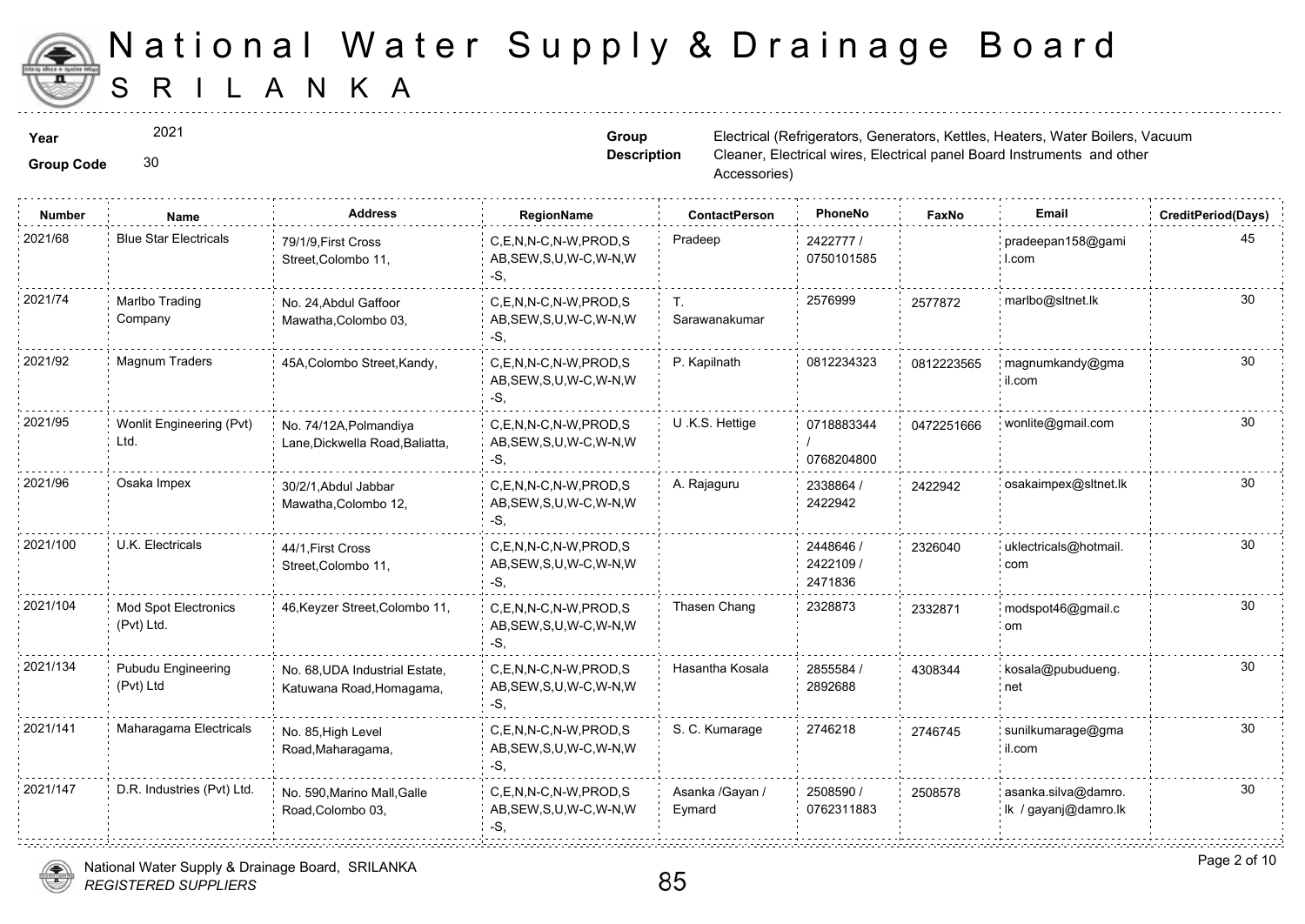

2021

Group Code 30

**Group Description**

**Year** Electrical (Refrigerators, Generators, Kettles, Heaters, Heaters, Actor Boilers, Heaters, Generators, Material (Refrigerators, Generators, Heaters, Actor Boilers, Actor Boilers, Material (Refrigerators, Generators, Cleaner, Electrical wires, Electrical par Accessories)

| <b>Number</b> | <b>Name</b>                           | <b>Address</b>                                                     | RegionName                                                   | <b>ContactPerson</b>                              | PhoneNo                                                                          | Fax                         |
|---------------|---------------------------------------|--------------------------------------------------------------------|--------------------------------------------------------------|---------------------------------------------------|----------------------------------------------------------------------------------|-----------------------------|
| 2021/152      | Bianco (Pvt) Ltd                      | 655/1, Gunathilake Gardens,<br>Elvitigala Mawatha, Colombo<br>05,  | C,E,N,N-C,N-W,PROD,S<br>AB, SEW, S, U, W-C, W-N, W<br>-S.    | AFJ Soosaipillai                                  | 2366864 /<br>0702516360                                                          | 236686<br>236687            |
| 2021/157      | <b>Hayleys Electronics</b><br>Limited | No. 180, Deans Road, Colombo<br>10,                                | C,E,N,N-C,N-W,PROD,S<br>AB, SEW, S, U, W-C, W-N, W<br>$-S$ . | Thurya Owitipana                                  | 2448518 /<br>0772443386                                                          | 244851                      |
| 2021/159      | <b>Fentons Limited</b>                | No. 180, Deans Road, Colombo<br>10,                                | C,E,N,N-C,N-W,PROD,S<br>AB, SEW, S, U, W-C, W-N, W<br>-S,    | NMShiraz                                          | 2448518                                                                          | 070258                      |
| 2021/176      | Cubik Engineering Co.<br>(Pvt) Ltd.   | No. 370/1, Nawala<br>Road, Rajagiriya,                             | C.E.N.N-C.N-W.PROD.S<br>AB, SEW, S, U, W-C, W-N, W<br>-S,    | Ishani<br>Papiliyanage                            | 2861010                                                                          | 286404                      |
| 2021/179      | Innovate Trading                      | No. 26/26,3rd<br>Lane, Alubogahalandha,<br>Mavittara, Piliyandala, | C,E,N,N-C,N-W,PROD,S<br>AB, SEW, S, U, W-C, W-N, W<br>-S.    | Yasitha C<br>Kumarasinghe                         | 5332266 /<br>0714203203                                                          | 533226                      |
| 2021/180      | Paperline Trading (Pvt)<br>Ltd.       | No. 14, Cross Street, Kandy,                                       | C,E,N,N-C,N-W,PROD,S<br>AB, SEW, S, U, W-C, W-N, W<br>-S.    | MP Jayatissa                                      | 0812225728<br>0812225791<br>0812204557                                           | 081220                      |
| 2021/183      | Abans PLC                             | 498, Galle Road, Colombo 03,                                       | C.E.N.N-C.N-W.PROD.S<br>AB, SEW, S, U, W-C, W-N, W<br>$-S$ , | M. Soysa - AC /<br>Prabath -E /<br>Janaranga- Com | 2565292-AC<br>/ 5775035 /<br>5775091 /<br>5775073-E/<br>5776978 - C /<br>5776932 | 451250<br>/ 45124<br>593636 |
| 2021/200      | Listec Holdings (Pvt) Ltd             | No. 74/3/1, Sri Sangaraja<br>Mawatha, Colombo - 10,                | C,E,N,N-C,N-W,PROD,S<br>AB, SEW, S, U, W-C, W-N, W<br>-S,    | Lalith Liyanage                                   | 0777896601<br>0114191377                                                         |                             |
|               |                                       |                                                                    |                                                              |                                                   |                                                                                  |                             |



÷.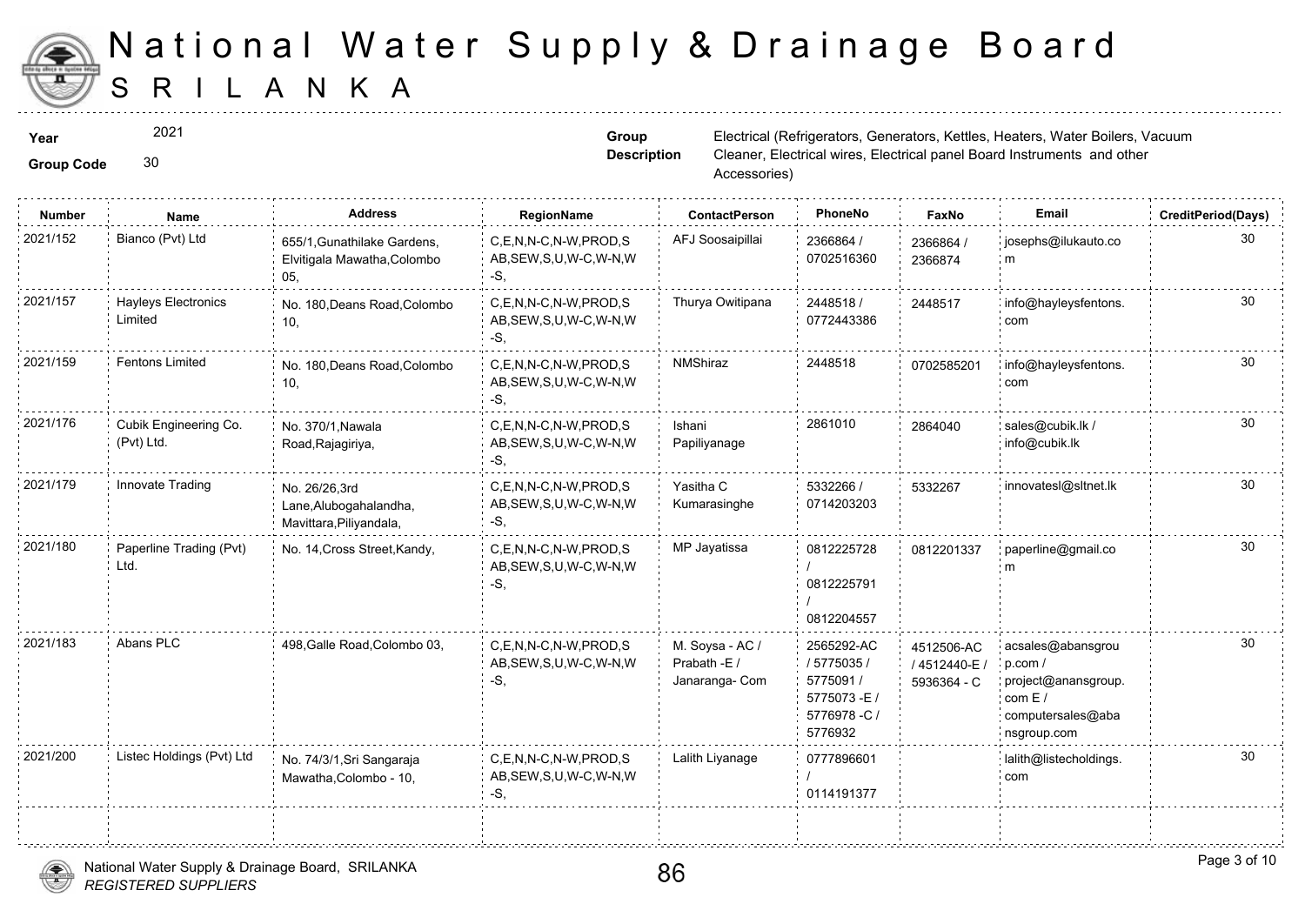

2021

Group Code 30

**Group Description**

| <b>Number</b> | Name                                          | <b>Address</b>                                   | RegionName                                                   | <b>ContactPerson</b>       | PhoneNo                                       | Faxl        |
|---------------|-----------------------------------------------|--------------------------------------------------|--------------------------------------------------------------|----------------------------|-----------------------------------------------|-------------|
| 2021/203      | Nativeway (Pvt) Ltd                           | No. 549, Sri Sangaraja<br>Mawatha, Colombo - 10, | C.E.N.N-C.N-W.PROD.S<br>AB, SEW, S, U, W-C, W-N, W<br>-S.    | N.K. Kularatne             | 2030730/<br>2327634 /<br>0773370742           | 233680      |
| 2021/206      | Venora Lanka Power<br>Panels (Pvt) Ltd        | Lot 32, BEP2, Walgama,<br>Malwana, Biyagama,     | C,E,N,N-C,N-W,PROD,S<br>AB, SEW, S, U, W-C, W-N, W<br>$-S$ . | Praharsha                  | 2489580 /<br>2489582                          | 248958      |
| 2021/209      | <b>Everbolt Engineering</b><br>(Pvt) Ltd      | No. 38, Park Lane, Rajagiriya,                   | C,E,N,N-C,N-W,PROD,S<br>AB, SEW, S, U, W-C, W-N, W<br>-S.    | I.A.G.A. Arukgoda          | 2886626                                       | 288574      |
| 2021/216      | Eagle Electricals                             | No.05, Kumara Vidiya, Kandy,                     | C.E.N.N-C.N-W.PROD.S<br>AB, SEW, S, U, W-C, W-N, W<br>$-S$ . | Κ.<br>Balasubramania<br>m  | 081-222291<br>3                               | 081-22<br>3 |
| 2021/217      | <b>Central Electricals</b><br>Lanka (Pvt) Ltd | 80 & 82, Maliban<br>Street, Colombo - 11,        | C,E,N,N-C,N-W,PROD,S<br>AB, SEW, S, U, W-C, W-N, W<br>$-S$ . |                            | 2344316 /<br>2344317/<br>2435672 /<br>2449603 | 233455      |
| 2021/225      | <b>VISVAMS</b>                                | 96, Lower Street, Badulla,                       | C,E,N,N-C,N-W,PROD,S<br>AB, SEW, S, U, W-C, W-N, W<br>$-S$ . | K.V.<br>YOGESWARAN         | 0552232445<br>0554928972                      | 055222      |
| 2021/228      | Dinapala Super Centre                         | No. 883, Peradeniya<br>Road, Kandy,              | C.E.N.N-C.N-W.PROD.S<br>AB, SEW, S, U, W-C, W-N, W<br>-S.    | Privantha<br>Handapandunne | 0812221540<br>0812221545                      | 081222      |
| 2021/230      | Magline Switchboards<br>(Pvt) Ltd             | No. 378/2, Telawala<br>Road, Mount Lavinia,      | C,E,N,N-C,N-W,PROD,S<br>AB, SEW, S, U, W-C, W-N, W<br>$-S$ . | M.F.<br>Handapangoda       | 2637555                                       | 262498      |
| 2021/251      | Ningbo Marketing                              | No. 306, Sri Sangaraja<br>Mawatha, Colombo - 10, | C,E,N,N-C,N-W,PROD,S<br>AB, SEW, S, U, W-C, W-N, W<br>$-S$ , | K.T. Murugan               | 2445670 /<br>4384882/<br>4384909 /<br>4384880 | 245220      |



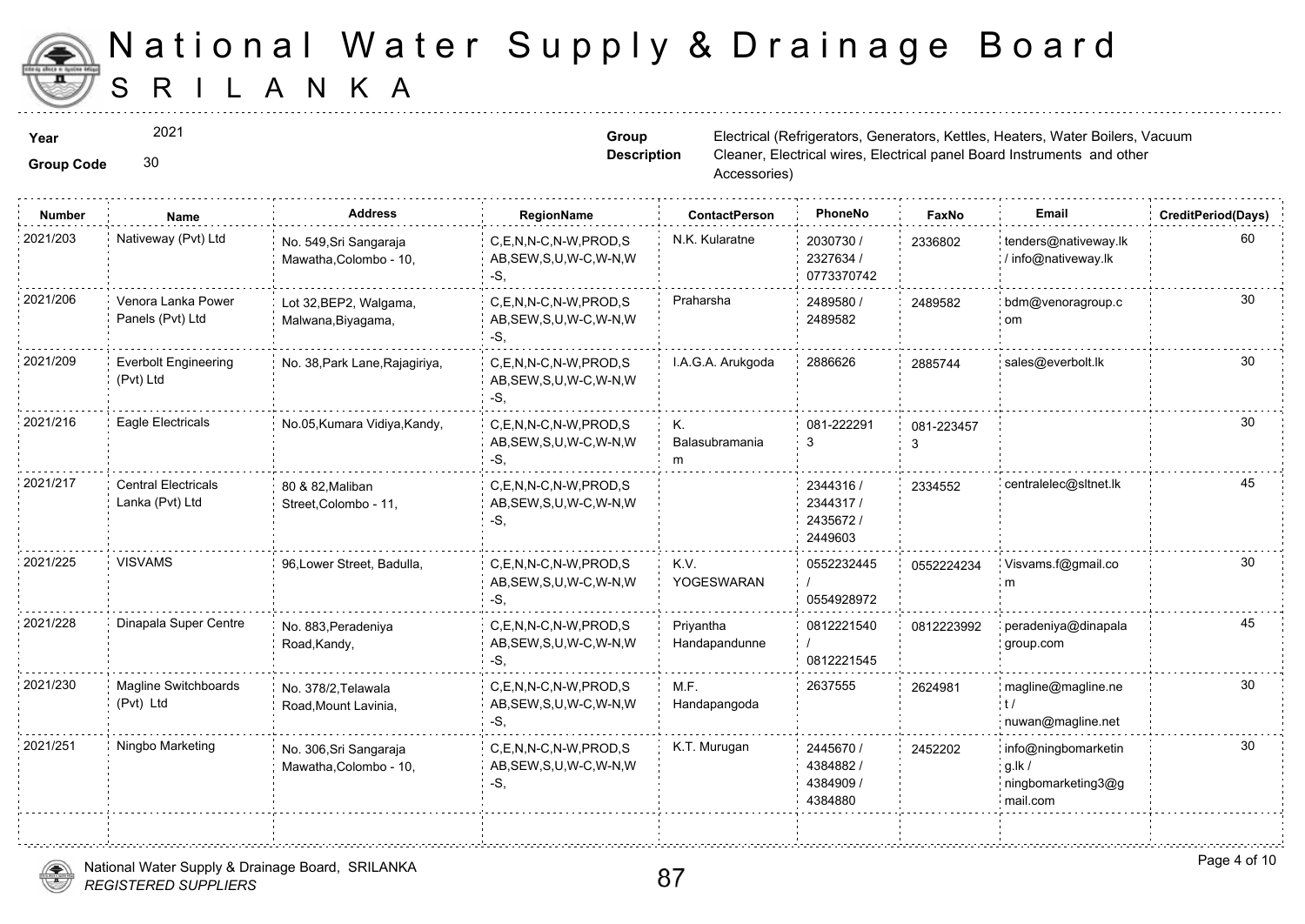

2021

**Group Code** 30

**Group Description**

| <b>Number</b> | Name                                              | <b>Address</b>                                                      | RegionName                                                  | <b>ContactPerson</b>          | PhoneNo                           | Faxl             |
|---------------|---------------------------------------------------|---------------------------------------------------------------------|-------------------------------------------------------------|-------------------------------|-----------------------------------|------------------|
| 2021/255      | <b>Atlas Eectricals</b>                           | No. 72a, Yatinuwara<br>Veediya, Kandy,                              | C,E,N,N-C,N-W,PROD,S<br>AB, SEW, S, U, W-C, W-N, W<br>$-S,$ | S.Parameswaran                | 0812234150                        | 081223           |
| 2021/258      | Central Agencies (Pvt)<br>Ltd                     | 127, Kotugodella<br>Veediya, Kandy,                                 | C,E,N,N-C,N-W,PROD,S<br>AB, SEW, S, U, W-C, W-N, W<br>-S,   | P.Shanmugam                   | 0812224203                        | 081223           |
| 2021/267      | Vincy Engineering (Pvt)<br>Ltd                    | 23,5th Lane, Ratmalana,                                             | C,E,N,N-C,N-W,PROD,S<br>AB, SEW, S, U, W-C, W-N, W<br>$-S.$ | E.H.U. Shalani                | 4481307 /<br>2626159 /<br>4481898 | 448130<br>448189 |
| 2021/269      | Atca Electrical (Pvt) Ltd                         | 121/B, 1st Cross<br>Street, Colombo - 11,                           | C,E,N,N-C,N-W,PROD,S<br>AB, SEW, S, U, W-C, W-N, W<br>-S.   | Gajamugan                     | 2332640 /<br>2440935              |                  |
| 2021/270      | Micro Enterprises &<br>Electrical (Pvt) Ltd       | No. 296, Sir Rathnajothi<br>Sarawanamuttu<br>Mawatha, Colombo - 13, | C,E,N,N-C,N-W,PROD,S<br>AB, SEW, S, U, W-C, W-N, W<br>$-S,$ | Nilusha                       | 2385112/<br>0766902679            | 247043           |
| 2021/281      | <b>General Sales</b><br>Company (Pvt) Ltd         | No. 191," Viking House", Galle<br>Road, Mt. Lavinia,                | C,E,N,N-C,N-W,PROD,S<br>AB, SEW, S, U, W-C, W-N, W<br>-S.   | Roshan<br>Jayamaha            | 7940000 /<br>0719541902           | 271051           |
| 2021/291      | <b>Wijesinghe Enterprises</b><br><b>Tool Shop</b> | No. 94, Nadun Uyana,<br>Parakandeniya, Imbulgoda,                   | C,E,N,N-C,N-W,PROD,S<br>AB, SEW, S, U, W-C, W-N, W<br>-S,   |                               | 0773531484                        |                  |
| 2021/302      | Synergy Merge (Pvt) Ltd                           | No.<br>433/B, Polpitimukalana, Kandan<br>a.                         | C,E,N,N-C,N-W,PROD,S<br>AB, SEW, S, U, W-C, W-N, W<br>$-S.$ | Sajeewa Ruwan<br>Sumanasinghe | 2232856 /<br>0767274061           |                  |
| 2021/313      | <b>ACL Cables PLC</b>                             | No. 60, Rodeney<br>Street, COlombo - 08,                            | C,E,N,N-C,N-W,PROD,S<br>AB, SEW, S, U, W-C, W-N, W<br>-S,   | Palitha<br>Ethulgama          | 7608300                           | 264950           |
|               |                                                   |                                                                     |                                                             |                               |                                   |                  |

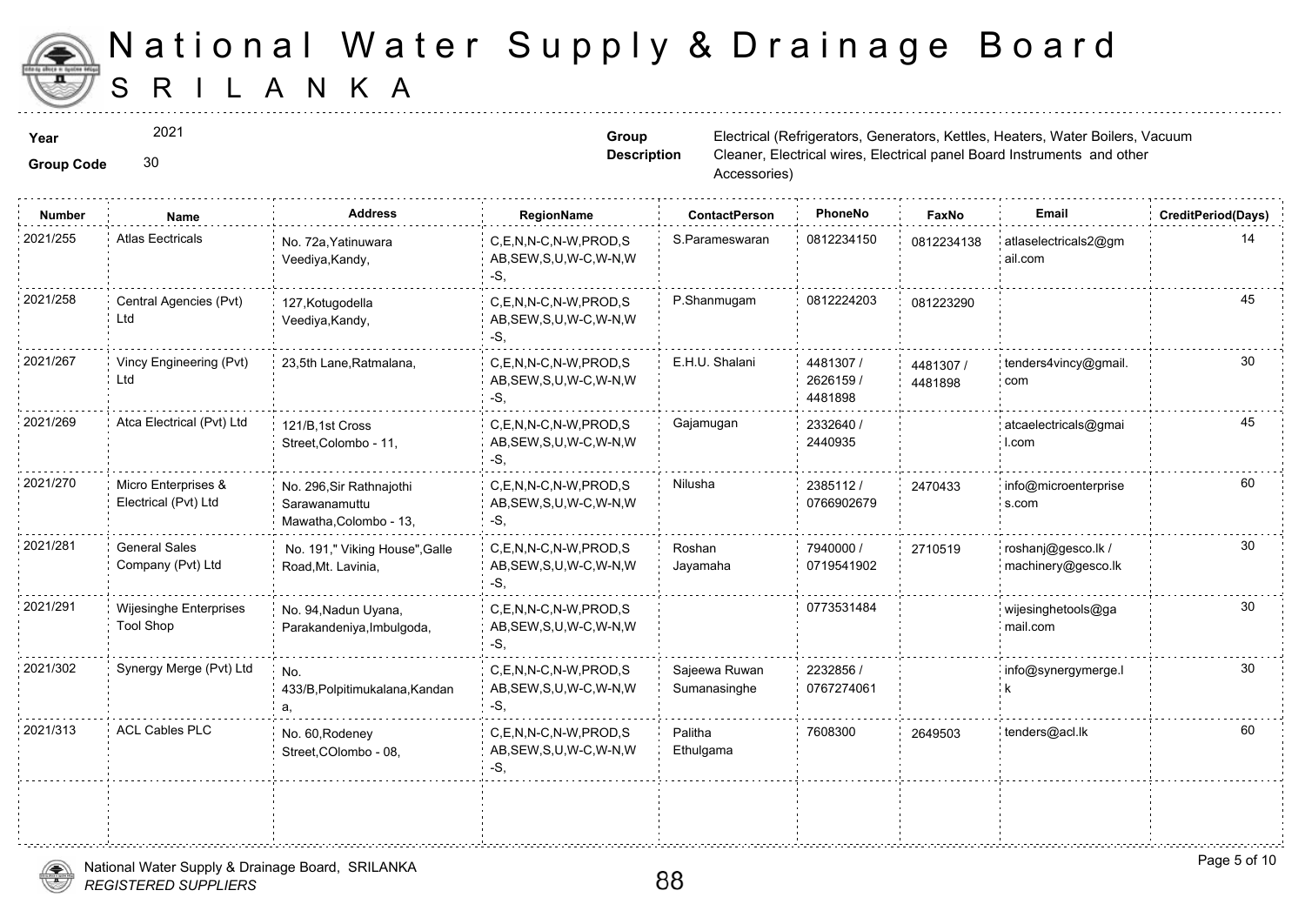

2021

Group Code 30

**Group Description**

| <b>Number</b> | Name                               | <b>Address</b>                                              | RegionName                                                   | <b>ContactPerson</b>         | PhoneNo                              | Faxl   |
|---------------|------------------------------------|-------------------------------------------------------------|--------------------------------------------------------------|------------------------------|--------------------------------------|--------|
| 2021/317      | Brown & Company PLC                | No. 481, T.B. Jayah<br>Mawatha, Colombo 10,                 | C,E,N,N-C,N-W,PROD,S<br>AB, SEW, S, U, W-C, W-N, W<br>$-S$ . |                              | 5063279 /<br>5063280 /<br>0761828067 | 230737 |
| 2021/330      | MK Power Technology<br>(Pvt) Ltd.  | No. 48/10, Wasana<br>Mawatha, Baddegana, Pita<br>Kotte,     | C,E,N,N-C,N-W,PROD,S<br>AB, SEW, S, U, W-C, W-N, W<br>-S,    | Mettananda<br>Karunanayake   | 0769643210<br>0774443600             |        |
| 2021/360      | Electro-Serv Lanka (Pvt)<br>Ltd.   | No. 247 2/1, Stanley<br>Thilakarathna<br>Mawatha, Nugegoda, | C,E,N,N-C,N-W,PROD,S<br>AB, SEW, S, U, W-C, W-N, W<br>-S.    | Kelum Thushara               | 5324110                              | 285687 |
| 2021/368      | Rotax (Pvt) Ltd.                   | No. 332, Galle Road, Colombo<br>04,                         | C.E.N.N-C.N-W.PROD.S<br>AB, SEW, S, U, W-C, W-N, W<br>$-S$ . | Sheran Roche                 | 5574000                              | 25951  |
| 2021/369      | <b>Ambro Electricals</b>           | No. 88/5,92, First Cross<br>Street, Colombo 11,             | C,E,N,N-C,N-W,PROD,S<br>AB, SEW, S, U, W-C, W-N, W<br>-S,    | K Muraledaran / K<br>Vathsan | 2423808 /<br>2458562                 | 232792 |
| 2021/371      | <b>Office Networks</b>             | No.512/A, Priman<br>Mawatha, Anuradhapura,                  | C.E.N.N-C.N-W.PROD.S<br>AB, SEW, S, U, W-C, W-N, W<br>-S,    | Shashika Lakmali             | 0252057588<br>0718463480             |        |
| 2021/372      | Vanoj Office Automation            | 561/40, Priman<br>Mawatha, Anuradhapura,                    | C,E,N,N-C,N-W,PROD,S<br>AB, SEW, S, U, W-C, W-N, W<br>-S,    | VP Wijesinghe                | 0254580054                           | 025222 |
| 2021/393      | Rainbow Starionery &<br>Electrical | No. 33, Panchikawatta<br>Road, Colombo 10,                  | C,E,N,N-C,N-W,PROD,S<br>AB, SEW, S, U, W-C, W-N, W<br>-S.    | Sandil                       | 5641369 /<br>2340700 /<br>0723601789 | 233522 |
| 2021/402      | Kinotony Lanka Traders             | No. 380 1/1, Sangaraja<br>Mawatha, Colombo 10,              | C,E,N,N-C,N-W,PROD,S<br>AB, SEW, S, U, W-C, W-N, W<br>$-S$ , | RM Hamdhaan                  | 2441515/<br>0773080022               |        |
|               |                                    |                                                             |                                                              |                              |                                      |        |



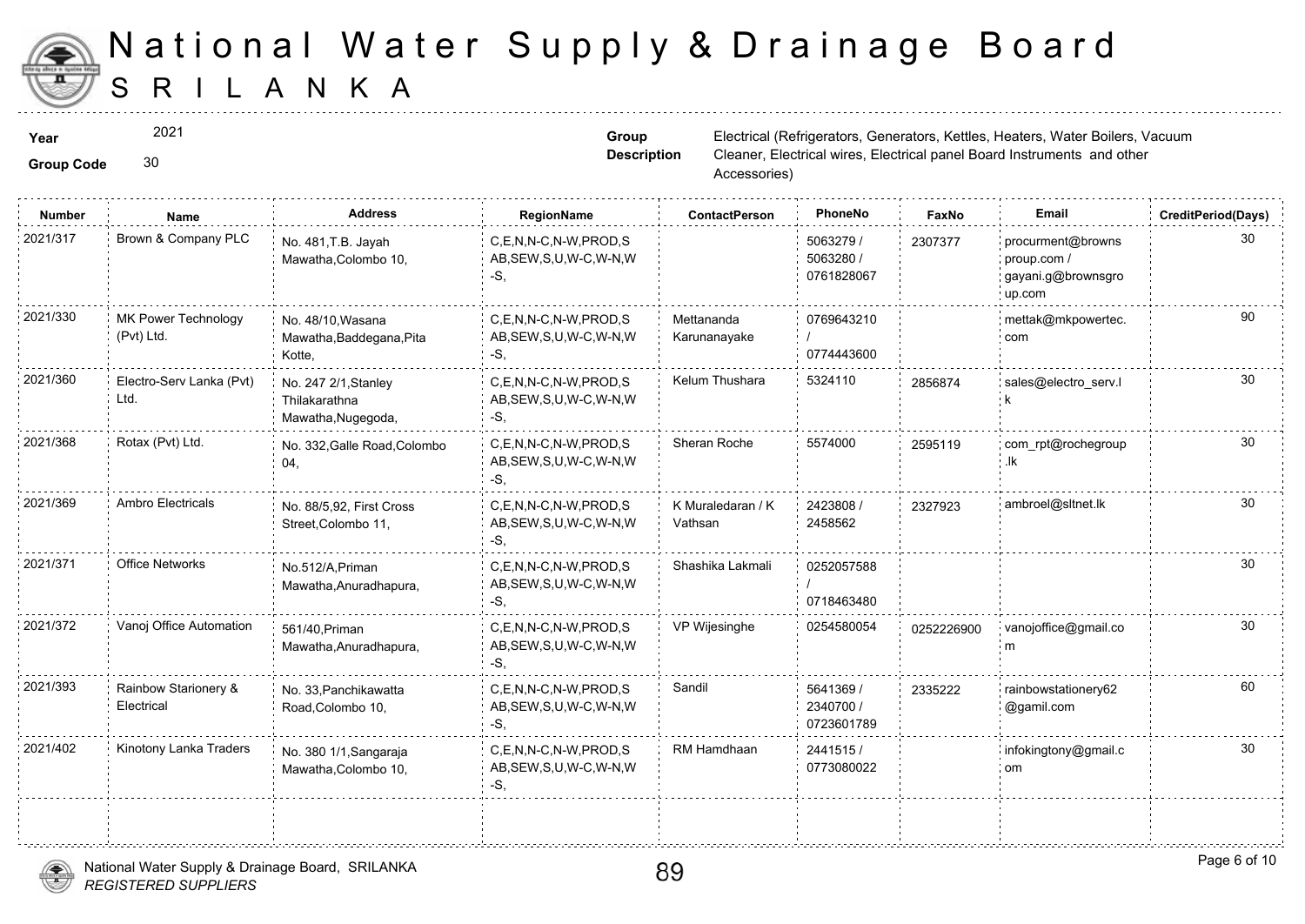

2021

#### Group Code 30

**Group Description**

| <b>Number</b> | <b>Name</b>                                 | <b>Address</b>                                   | RegionName                                                   | <b>ContactPerson</b>      | PhoneNo                               | Faxl             |
|---------------|---------------------------------------------|--------------------------------------------------|--------------------------------------------------------------|---------------------------|---------------------------------------|------------------|
| 2021/408      | Telesonic Lanka (Pvt)<br>Ltd.               | No. 18, Daisy Villa<br>Ave., Colombo 04,         | C,E,N,N-C,N-W,PROD,S<br>AB, SEW, S, U, W-C, W-N, W<br>-S.    | P.K. Pannala              | 2508160 /<br>2508161 /<br>2508162     | 250818           |
| 2021/412      | City Electric Company                       | No. 06, De Fonseka<br>Place, Colombo 04,         | C,E,N,N-C,N-W,PROD,S<br>AB, SEW, S, U, W-C, W-N, W<br>$-S.$  | Sithara Mendis            | 2590498 /<br>2554499 /<br>0773449571  | 259595           |
| 2021/420      | <b>Richardson Projects</b><br>(Pvt) Ltd.    | No. 342, Level 03, Galle<br>Road, Colombo 03,    | C.E.N.N-C.N-W.PROD.S<br>AB, SEW, S, U, W-C, W-N, W<br>-S.    |                           | 2564454/5                             | 256445           |
| 2021/427      | <b>Global Electrical</b><br>Supplies        | No. 72, St. Wilfred<br>Lane, Mutwal, Colombo 15, | C.E.N.N-C.N-W.PROD.S<br>AB, SEW, S, U, W-C, W-N, W<br>-S.    | AJS Fernando              | 0718106245                            |                  |
| 2021/451      | S/L State Trading (Gen)<br>Corporation Ltd. | 100, Nawam<br>Mawatha, Colombo 02,               | C.E.N.N-C.N-W.PROD.S<br>AB, SEW, S, U, W-C, W-N, W<br>$-S$ . | Mahesh Mendis             | 2422342/4                             | 244797           |
| 2021/456      | CHINT Energy (Pvt) Ltd.                     | 113, Havelock Road, Colombo<br>05,               | C.E.N.N-C.N-W.PROD.S<br>AB, SEW, S, U, W-C, W-N, W<br>-S.    | Ishad Faham               | 2592400 /<br>0777135193               |                  |
| 2021/458      | <b>Vithanage Electricals</b>                | No. 199, Kesbewa<br>Road, Boralesgamuwa,         | C,E,N,N-C,N-W,PROD,S<br>AB, SEW, S, U, W-C, W-N, W<br>-S,    |                           | 2519001/071<br>4221886                | 251900           |
| 2021/459      | Romesha Trading                             | No.<br>656/30-B, Gongitota, Wattala,             | C,E,N,N-C,N-W,PROD,S<br>AB, SEW, S, U, W-C, W-N, W<br>$-S$ . | Oshadhi<br>Kanchanee      | 2945094 /<br>0772749447<br>0762266707 | 294509           |
| 2021/470      | Diesel & Motor<br><b>Engineering PLC</b>    | No. 65, Jetawana<br>Road, Colombo 14,            | C.E.N.N-C.N-W.PROD.S<br>AB, SEW, S, U, W-C, W-N, W<br>-S,    | Niroshan Pushpa<br>Kumara | 2449797 /<br>24645 /<br>0769370645    | 244908<br>420989 |
|               |                                             |                                                  |                                                              |                           |                                       |                  |

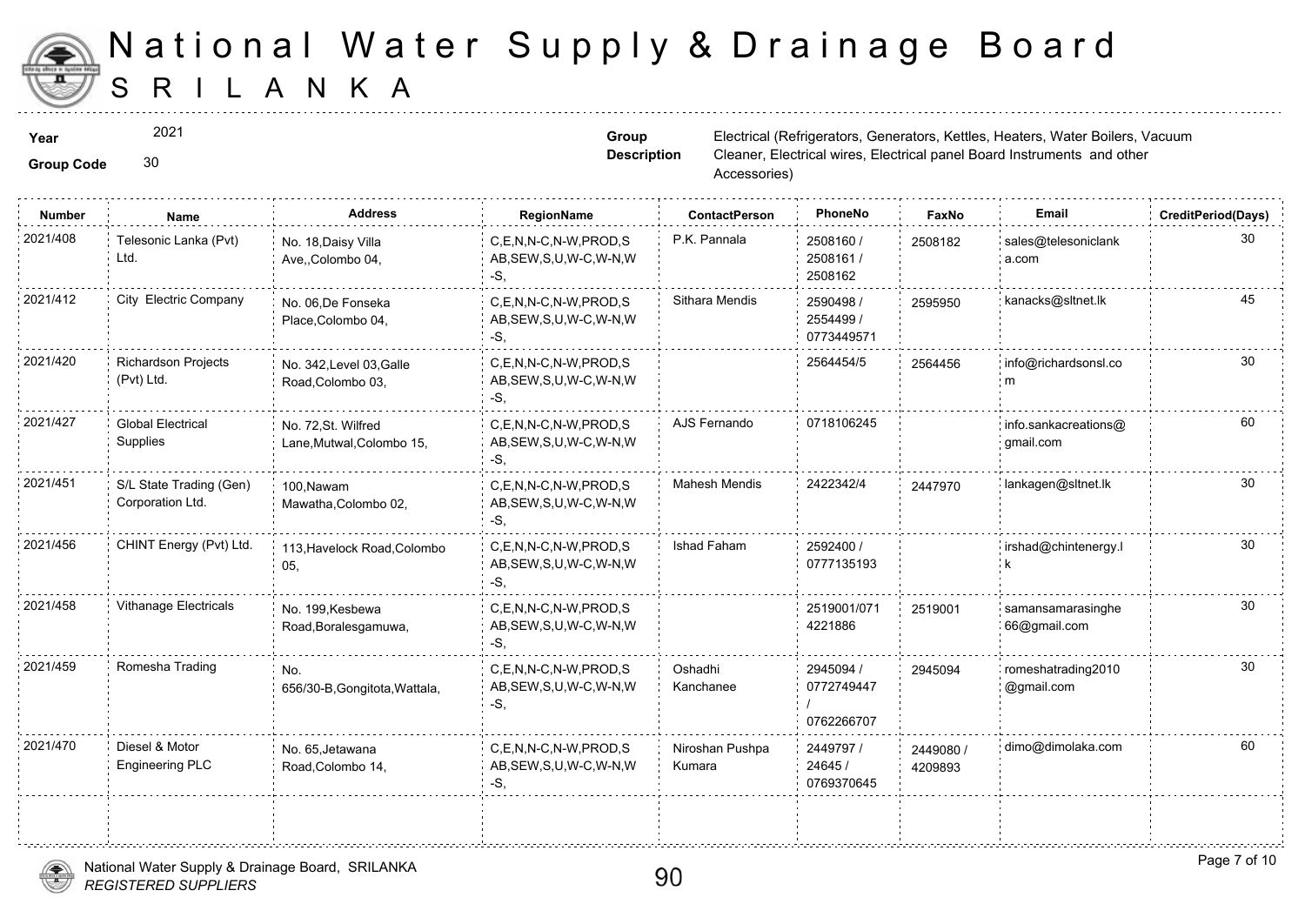

2021

Group Code 30

**Group Description**

| <b>Number</b> | Name                                        | <b>Address</b>                                                | <b>RegionName</b>                                            | <b>ContactPerson</b>       | PhoneNo                                                           | Faxl   |
|---------------|---------------------------------------------|---------------------------------------------------------------|--------------------------------------------------------------|----------------------------|-------------------------------------------------------------------|--------|
| 2021/474      | Sun Information<br>Systems                  | No. 29, Manthreemulla<br>Road, Attidiya, Dehiwala,            | C,E,N,N-C,N-W,PROD,S<br>AB, SEW, S, U, W-C, W-N, W<br>$-S$ . | Lahiru Rasanga             | 2710410 /<br>0779303938                                           |        |
| 2021/482      | <b>Empire Trading Ageny</b><br>(Pvt) Ltd.   | 110, Layards<br>Broadway, Colombo 14,                         | C,E,N,N-C,N-W,PROD,S<br>AB, SEW, S, U, W-C, W-N, W<br>-S.    |                            | 2433047 /<br>2343701 /<br>2478025 /<br>5330470-71 /<br>0718645157 | 243118 |
| 2021/484      | John Keells Office<br>Automation (Pvt) Ltd. | No. 90, Union Place, Colombo<br>02,                           | C,E,N,N-C,N-W,PROD,S<br>AB, SEW, S, U, W-C, W-N, W<br>-S.    | Anuradha<br>Sooriyabandara | 2313000 /<br>2431576 /<br>0773738954                              | 243174 |
| 2021/485      | Sierra Cables PLC                           | No. 39/1/A, Galvarusa<br>Road, Korathota, Kaduwela,           | C,E,N,N-C,N-W,PROD,S<br>AB, SEW, S, U, W-C, W-N, W<br>-S,    | Roshan<br>Rathnayake       | 4412000 /<br>0719638570                                           | 441257 |
| 2021/491      | Network Enhanced<br>Technology (Pvt) Ltd.   | No. 702/5, S.W. Perera<br>Mawatha, Kotte<br>Road, Rajagiriya, | C.E.N.N-C.N-W.PROD.S<br>AB, SEW, S, U, W-C, W-N, W<br>-S,    | Waruna<br>Krishantha       | 2886882/<br>0778300560                                            | 287823 |
| 2021/495      | R.S. Global Traders                         | 9/1A, Vincent Perera<br>Mawatha, Colombo 14,                  | C.E.N.N-C.N-W.PROD.S<br>AB, SEW, S, U, W-C, W-N, W<br>$-S$ . | K Sivanandan               | 2444357 /<br>0777350293<br>0772299876                             |        |
| 2021/501      | JIP Technology Private<br>Limited           | No. 36/1, Park Lane, Nawala<br>Road, Rajagiriya,              | C.E.N.N-C.N-W.PROD.S<br>AB, SEW, S, U, W-C, W-N, W<br>-S.    | Chinthaka<br>Fredrick      | 2885877/<br>0762964360                                            | 288574 |
| 2021/504      | Metro Electricals (Pvt)<br>Ltd.             | No. 32,34, First Cross<br>Street, Colombo 11,                 | C,E,N,N-C,N-W,PROD,S<br>AB, SEW, S, U, W-C, W-N, W<br>-S.    | <b>BKN Rodrigo</b>         | 4379518-21 /<br>2435116 /<br>2338579                              | 243532 |
| 2021/511      | <b>Capital Enterprise</b>                   | No. 314/2/3 , Old Moor<br>Street, Colombo 12,                 | C.E.N.N-C.N-W.PROD.S<br>AB, SEW, S, U, W-C, W-N, W<br>-S,    | P<br>Sithambaranatha       | 2436718 /<br>2330733                                              |        |
|               |                                             |                                                               |                                                              |                            |                                                                   |        |

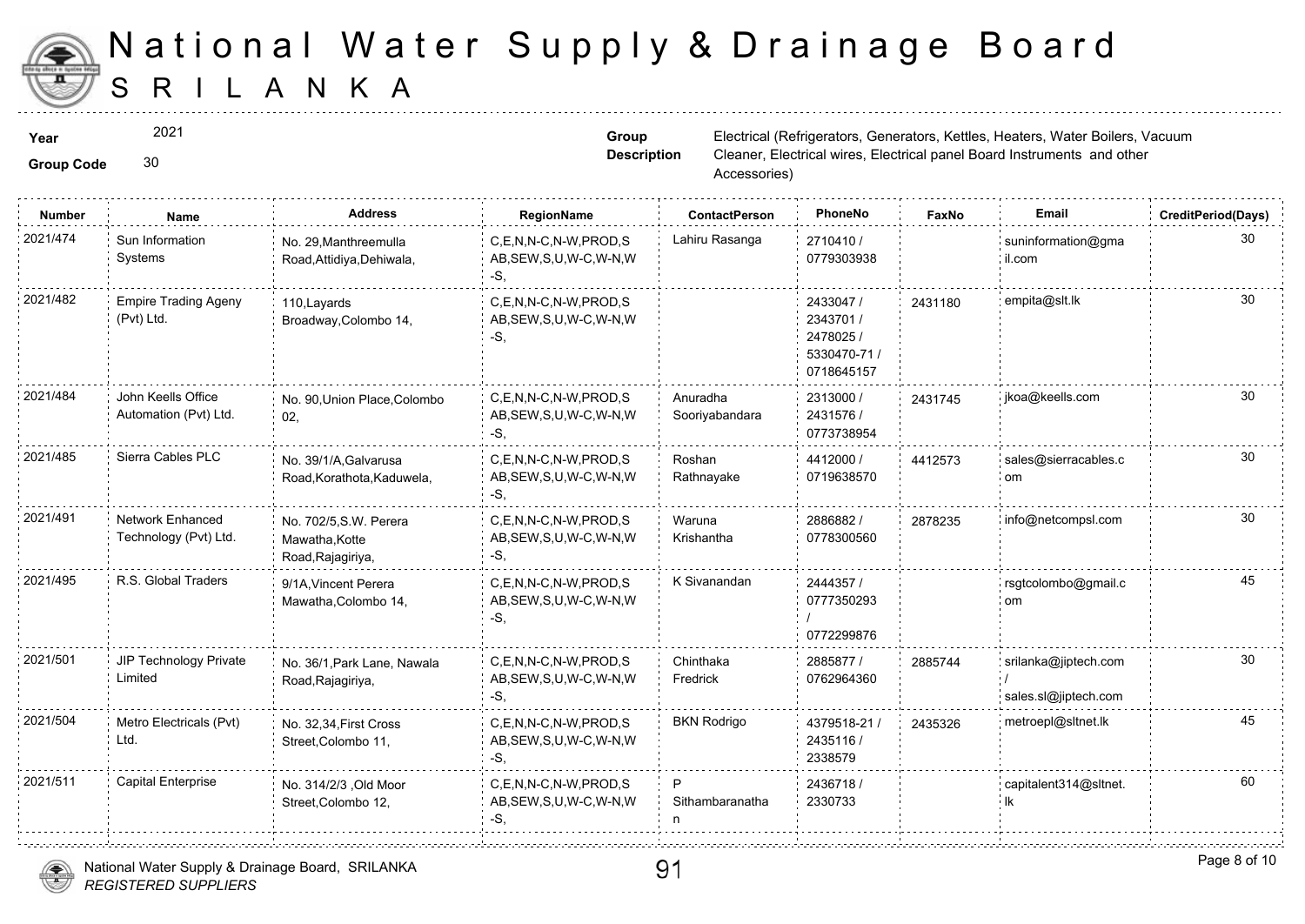

2021

**Group Code** 30

**Group Description**

| Number   | Name                                           | <b>Address</b>                                                 | RegionName                                                   | <b>ContactPerson</b>       | PhoneNo                             | Faxl   |
|----------|------------------------------------------------|----------------------------------------------------------------|--------------------------------------------------------------|----------------------------|-------------------------------------|--------|
| 2021/513 | NMI Infra (Pvt) Ltd.                           | No. 413, Havelock<br>Road, Colombo 06,                         | C,E,N,N-C,N-W,PROD,S<br>AB, SEW, S, U, W-C, W-N, W<br>-S,    | Kumudu S<br>Senarathna     | 2514220 /<br>0759324016             | 251422 |
| 2021/519 | Deklo Technology (Pvt)<br>Ltd.                 | No. 257, Thalawathugoda<br>Road, Mirihana, Pitakotte,          | C,E,N,N-C,N-W,PROD,S<br>AB, SEW, S, U, W-C, W-N, W<br>-S,    | Venkatesh Rao              | 6906873/<br>0766906873              |        |
| 2021/523 | <b>Oxford Electricals</b>                      | No. 52, Maliban<br>Street, Colombo 11,                         | C,E,N,N-C,N-W,PROD,S<br>AB, SEW, S, U, W-C, W-N, W<br>-S,    | Nifraz                     | 2440809 /<br>2332527/<br>0773640500 | 245865 |
| 2021/533 | Aklan International (Pvt)<br>Ltd.              | No. 16, Pagoda<br>Road, Nugegoda,                              | C,E,N,N-C,N-W,PROD,S<br>AB, SEW, S, U, W-C, W-N, W<br>-S,    | Roshan Fernando            | 2199199 /<br>4378000                | 444420 |
| 2021/547 | Pahanya Electronics                            | No.<br>137, Sampathpura, Watarake, M<br>eegoda,                | C.E.N.N-C.N-W.PROD.S<br>AB, SEW, S, U, W-C, W-N, W<br>$-S$ , | Ajith Vithanage            | 0783796255<br>0771057751            |        |
| 2021/548 | <b>Millennium Solution</b>                     | No. 49, Kandy<br>Road, Peliyagoda,                             | C.E.N.N-C.N-W.PROD.S<br>AB, SEW, S, U, W-C, W-N, W<br>-S.    | Subash<br>Madumadawa       | 0766327580<br>0117090701            |        |
| 2021/549 | Gamage Electrical &<br>Construction            | No. 797/2, Kawanthissa<br>Mawatha, Waragoda<br>Road, Kelaniya, | C,E,N,N-C,N-W,PROD,S<br>AB, SEW, S, U, W-C, W-N, W<br>-S.    | <b>GNK Perera</b>          | 0723234091<br>0713578173            |        |
| 2021/557 | <b>Galle Electrical</b><br>Agencies (Pvt) Ltd. | No. 71, Yatinuwara<br>Veediya, Kandy,                          | C.E.N.N-C.N-W.PROD.S<br>AB, SEW, S, U, W-C, W-N, W<br>$-S$ . | AS Dange                   | 0812224473                          | 081223 |
| 2021/573 | Horizon Electrical &<br>Engineering (Pvt) Ltd. | No. 65/A, Aniyakanda<br>Road, Nagoda, Kandana,                 | C,E,N,N-C,N-W,PROD,S<br>AB, SEW, S, U, W-C, W-N, W<br>-S.    | <b>WASP</b><br>Weerasinghe | 3685685                             | 368568 |
|          |                                                |                                                                |                                                              |                            |                                     |        |
|          |                                                |                                                                |                                                              |                            |                                     |        |